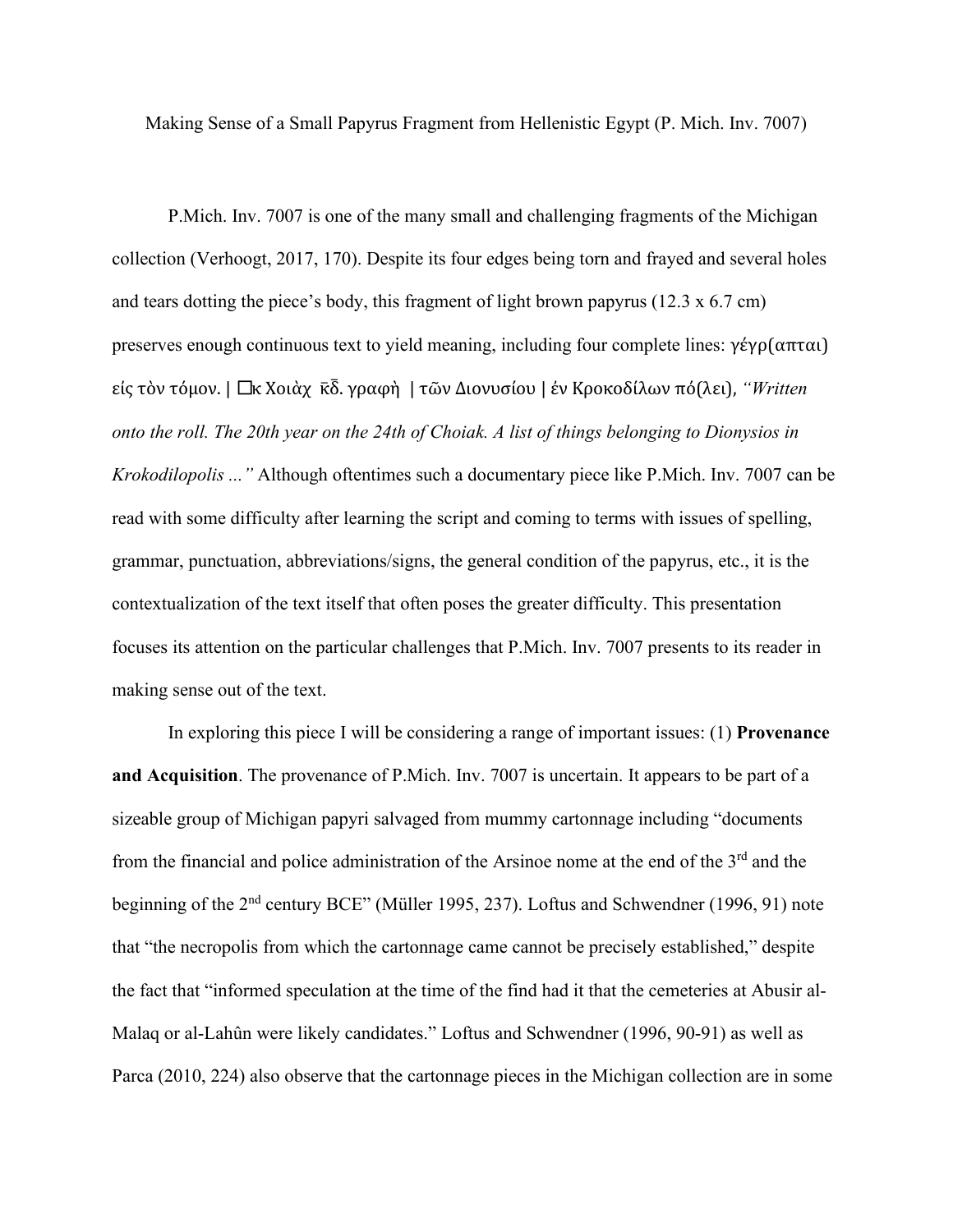way connected to papyri pieces that made their way into European collections at the same time. Correspondence from Ludwig Koenen chronicling his acquisition of papyri from Michael Fackelmann is available on the University of Michigan library website (https://www.lib.umich.edu/papyrology-collection/ acquisition-reports), including his letter (7/15/1982) to Richard Dougherty, then Director of the Library: "some of the most important literary papyri which came to light during the last ten years including the group which I reported above as being recently bought by Cologne came from mummies found at the same cemetery as the cartonnage I bought".

(2) **Date**. The palaeography of P.Mich. Inv. 7007, which calls to mind a chancery style, while lacking the relentless horizontal linear drive of some mid-3<sup>rd</sup> century texts (Cavallo 2009, 105), seems to place it in the late  $3<sup>rd</sup>$  or early  $2<sup>nd</sup>$  century BCE, an assertion supported by the dating of other cartonnage pieces from the Michigan collection. Given these parameters, the reference in the text to the  $20<sup>th</sup>$  year (of a Hellenistic Egyptian ruler) on the  $24<sup>th</sup>$  of Choiak narrows the date to either 9 February 227 BCE (Ptolemy III Euergetes I) or 30 January 185 BCE (Ptolemy V Epiphanes).

(3) **Language and Document Type**. The language of the text enriches our understanding of such documents. For example, P.Mich. Inv. 7007 offers a second attestation of γέγρ(απται) ... γραφη� (ll. 1–2) (Cf. Trinity College Inv. Pap. Gr. Folder 127r.1, 202 BCE in Baetens 2014, 95) and an example of  $\gamma \epsilon \gamma \rho (\alpha \pi \tau \alpha)$  being paired with the preposition είς. Central to the understanding of this fragment, however, is the word γραφή (l. 2), which literally means "something that is written," but more specifically denotes a "list," "letter," or "contract." As a header here, since line 1 protrudes into the left margin,  $\gamma \rho \alpha \phi \gamma$  suggests a new entry and is clearly consistent with a list that has been officially recorded, perhaps by the village